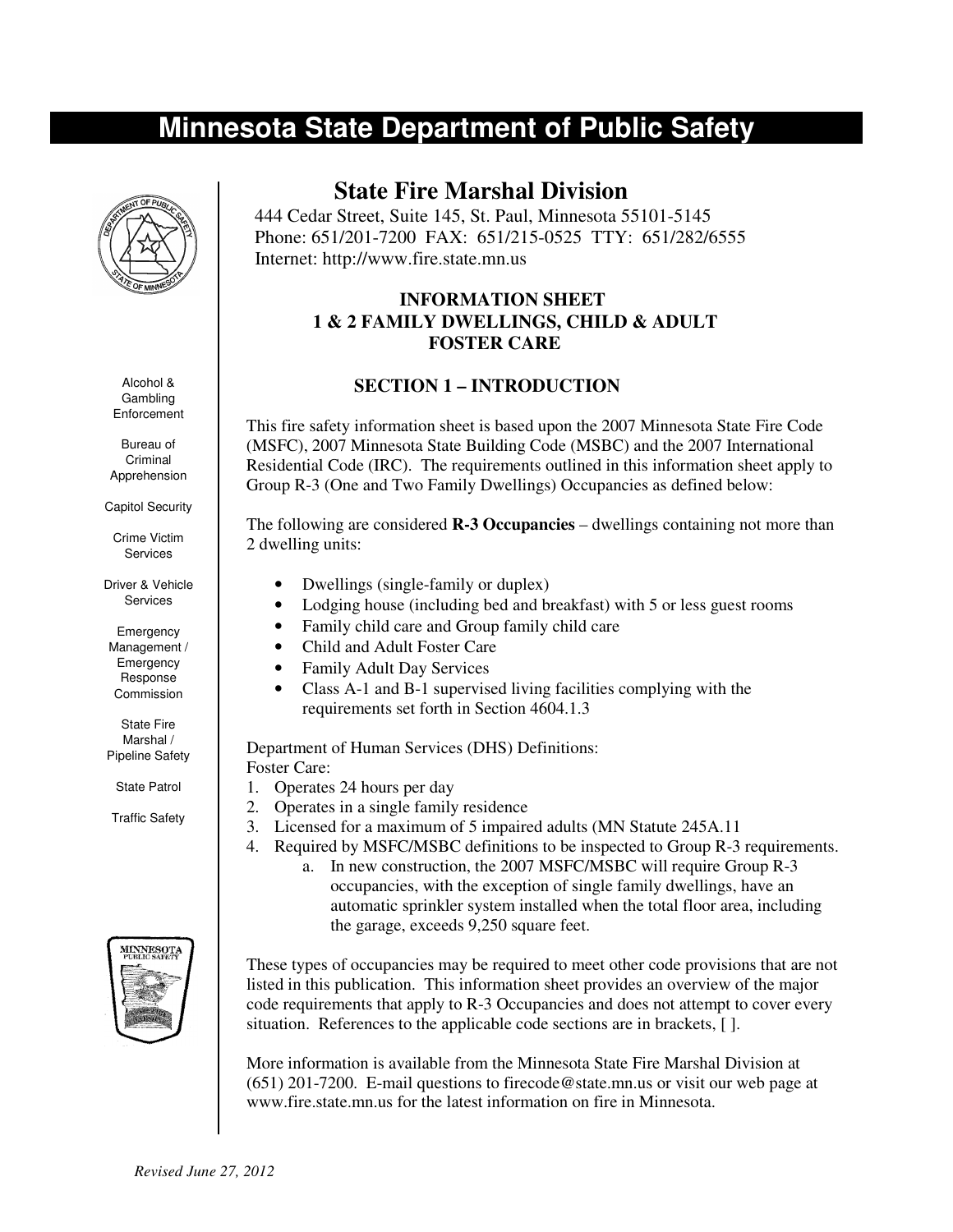## **SECTION 2-NUMBER, TYPE AND ACCESS TO EXITS**

#### **2.1 Number and type of exits**

Every room shall have access to at least one exit. This exit usually takes the form of the interior halls, stairs and doors found within the building.

In addition, every room used for sleeping and any room used for day care proposes in a basement (SFM policy) shall have at least one approved emergency escape (second means of egress) that is separate from the main exit from the space. Any one of the following four options will satisfy the requirement for an emergency escape from a room [MSFC (2007) Section 1026.1]

- 1. The space is provided with an escape window complying with MSFC (2007) Section 1026.1, as amended or State Fire Marshal Policy INS-04. Because this is the most common type of emergency escape, additional information on escape windows is provided in the next section of this fact sheet.
- 2. An automatic sprinkler system is protecting the building (NFPA 13D systems are acceptable for one and two family homes).
- 3. The room has a door leading directly to the exterior of the building.
- 4. There is a second separate means of escape. The second means of escape may be through an adjacent non-lockable space, independent of and remote from the primary exit. The adjacent nonlockable space must be provided with a code complying exit or egress window.. Travel through an attached garage may be permitted as a second separate means of escape if there is no distinct hazard and all of the following conditions are met:
	- Unobstructed access with an aisle at least 36 in. in clear width is provided from the dwelling door to the garage service door.
	- The attached garage is fire-separated from the dwelling as required by the MSFC (2007). See Section 7.1 of this information sheet for occupancy separations.
	- A side-hinged, swinging door to the exterior is provided.

Sliding glass doors may be accepted as qualifying exit doors provided that the doors are maintained operational at all times [MSFC (2007) Section 1008.1.2 exception 4.

#### **2.2 Access to doors and windows**

Exit doors from individual dwelling units may be provided with a night latch, dead bolt or security chain provided that such devices are openable from the inside without the use of a key or tool and mounted at a height not to exceed 48 inches above the finished floor. [MSFC (2007) Section 1008.1.8.3] All locking devices shall be of an approved type.

## **SECTION 3-APPROVED ESCAPE WINDOWS**

#### **3.1 Types of approved escape windows**

Approved escape windows include the following [MSFC (2007) Section 1026.1]:

- Double hung windows;
- Sliding windows; or,
- Casement windows

#### **Awning style windows do not meet this requirement**.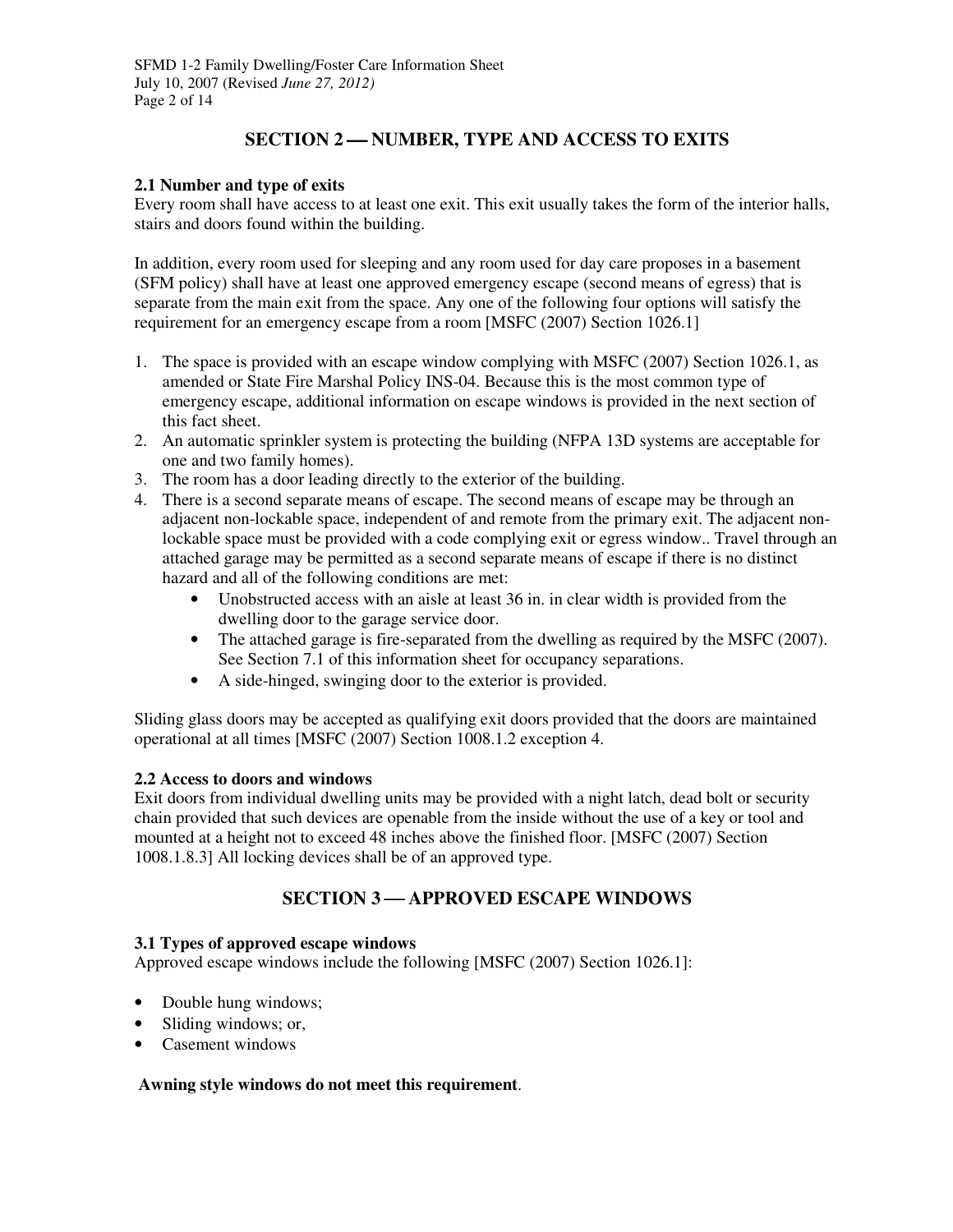SFMD 1-2 Family Dwelling/Foster Care Information Sheet July 10, 2007 (Revised *June 27, 2012)*  Page 3 of 14

#### **3.2 Minimum size**

When used as an emergency escape, only a single window in each room need meet the minimum size requirements listed below. The window sash cannot be removed to meet the size requirements and windows must be measured with the window fully opened by the normal window opening mechanism.

#### **For escape windows installed prior to July 10, 2007:** (State Fire Marshal Policy INS-04)

- A minimum of 20 inches in width
- A minimum of 20 inches in height
- A minimum of 648 square inches (4.5 square feet) of clear opening
- A maximum of 48 inches from the floor to the sill opening

*\*Note: The above is considered the absolute minimum regardless of existing or window replacement.* 

#### **For escape windows installed above or below the level of exit discharge on or after July 10, 2007:**

- A minimum of 20 inches in width
- A minimum of 24 inches in height
- A minimum of 820 square inches (5.7 square feet) of clear opening
- A maximum of 44 inches from the floor to the sill opening

#### **For grade floor escape windows installed on or after July 10, 2007:**

- A minimum of 20 inches in width
- A minimum of 24 inches in height
- A minimum of 720 square inches (5.0 square feet) of clear opening
- A maximum of 44 inches from the floor to the sill opening

See the attached diagrams for additional description of acceptable escape windows and a worksheet for determining compliance with the requirements of the MSFC (2007).

#### **3.3 Special situations**

For unique situations, please see the State Fire Marshal Division policy INS-04 titled, *Escape Windows* for information on how to treat situations that do not fit the conditions outlined here.

## **SECTION 4 — WINDOW WELLS**

Escape and rescue windows with a finished sill height below the adjacent ground elevation shall have a window well. Window wells at escape or rescue windows shall comply with MSFC (2007) Section 1026.5. See the attached diagrams for additional description of acceptable egress window wells and a worksheet for determining compliance with the requirements of the MSFC (2007).

#### **4.1 Window well size**

The window well shall have clear horizontal dimensions that allow the window to be fully opened and provide a minimum accessible net clear opening of 9 square feet with minimum dimensions of 36 inches. Window wells with a vertical depth of more than 44 inches shall be equipped with an approved permanently affixed ladder or stairs that are accessible with the window in the fully open position. The ladder shall not encroach more than 6 inches into the 36-inch clear open space. Please see MSFC (07) Section 1026.5 for additional window well requirements.

#### **4.2 Obstructions**

Emergency escape or rescue windows, doors or window wells shall be maintained free of any obstruction, including bars, grates or similar devices that would impair egress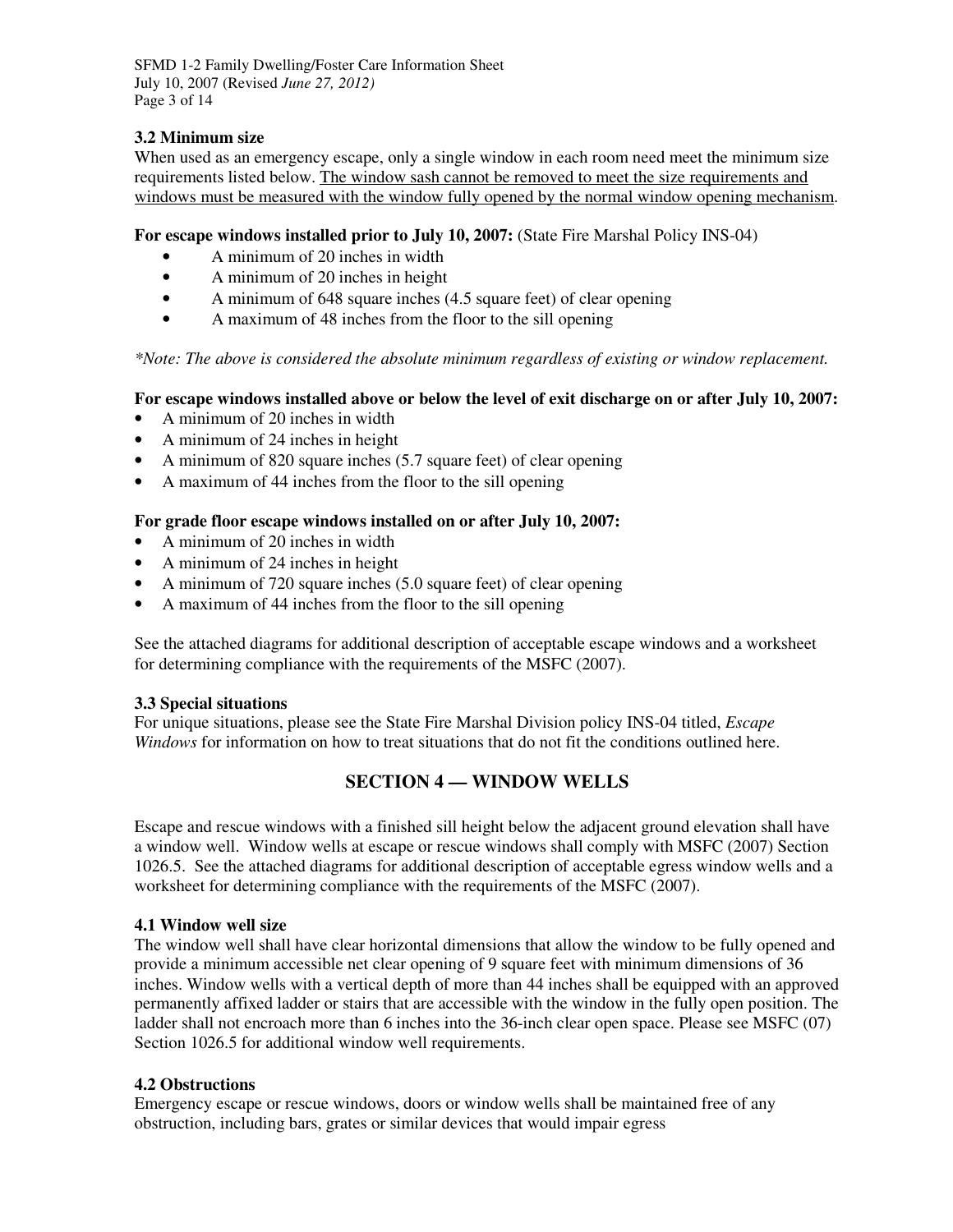[MSFC (2007) Section 1028.6]. However, window wells may be covered as necessary to keep the window well clear of debris, snow, and rain water and to help prevent people from falling in if the building owner wishes. However, the cover shall comply with the following requirements:

- a. The covering shall not interfere with the opening of the window in any way.
- b. The covering shall be supported in such a way that it can not become frozen to the ground, window well or structure.
- c. The covering shall be readily removable without the use of tools or special knowledge from the window well area by the building occupants.

### **SECTION 5 STAIRS AND PROTECTION OF OPENINGS**

#### **5.1 Guardrails – New buildings (constructed after July 10, 2007)**

Unguarded floor openings, open and glazed sides of stairways, landings and ramps and balconies or porches that are more than 30 inches above grade or the floor below shall be protected by guardrails in accordance with the MSFC (2007) Section 1013.1.The top of the guard for a one and two family dwellings may be constructed not less than 36 inches in height. The guards shall have balusters or ornamental patterns such that a 4-inch diameter sphere cannot pass through any opening up to a height of 34 inches. From 34-36 inches, a sphere 8-inch in diameter shall not pass.

#### **Guardrails – Existing buildings (constructed before July 10, 2007)**

Guards shall be provided at the open sides of means of egress that are more than 30 inches above the floor or grade below. The guards shall form a protective barrier not less than 36 inches high. For existing guards on the open side of stairs barriers shall be not less than 30 inches high. Open guards shall have balusters or ornamental patterns such that a 6-inch diameter sphere cannot pass through any opening up to a height of 34 inches. Existing open guards may be acceptable if approved by the code official [MSFC (07) Section 1027.6].

#### **5.2 Stairways – New**

Stairways shall have a handrail on at least one side and the rise and run shall be in accordance with the 2006 International Residential Code (IRC). Stairways shall not be less than 36 inches in clear width at all points above the permitted handrail height and below the required headroom height. The minimum clear width of the stairway at and below the handrail height, including treads and landings, shall not be less than 31.5 inches where a handrail is installed on one side and 27 inches where handrails are provided on both sides. The maximum riser height shall be 7 ¾ inches and the minimum tread depth shall be 10 inches. The riser heights shall be measured vertically between leading edges of the adjacent treads. The tread depth shall be measured horizontally between the vertical planes of the foremost projection of adjacent treads and at a right angle to the tread's leading edge. For additional information on spiral stairs or circular stairways, please review IRC Section R314.

#### **Stairways – Existing**

Existing stairs in buildings shall be permitted to remain if the rise does not exceed  $8\frac{1}{4}$  inches and the run is not less than 9 inches. Existing stairs can be rebuilt. Existing stairs may be acceptable if approved by the code official [MSFC (07) Section 1027.10].

#### **5.3 Handrails – New**

Handrails shall not project more than 4.5 inches on either side of the stairway. Handrails should have a minimum and maximum height of 34 inches and 38 inches, respectively, measured vertically from the nosing of the treads, shall be provided on at least one side of the stairways. All required handrails shall be continuous running the full length of the stairs with two or more risers from a point directly above the top riser of a flight to a point directly above the lowest riser of the flight. Handrails shall not have sharp points at each end and those located adjacent to a walls shall have a space of not less than 1.5 inches between the wall and the handrail [IRC (00) Section R315].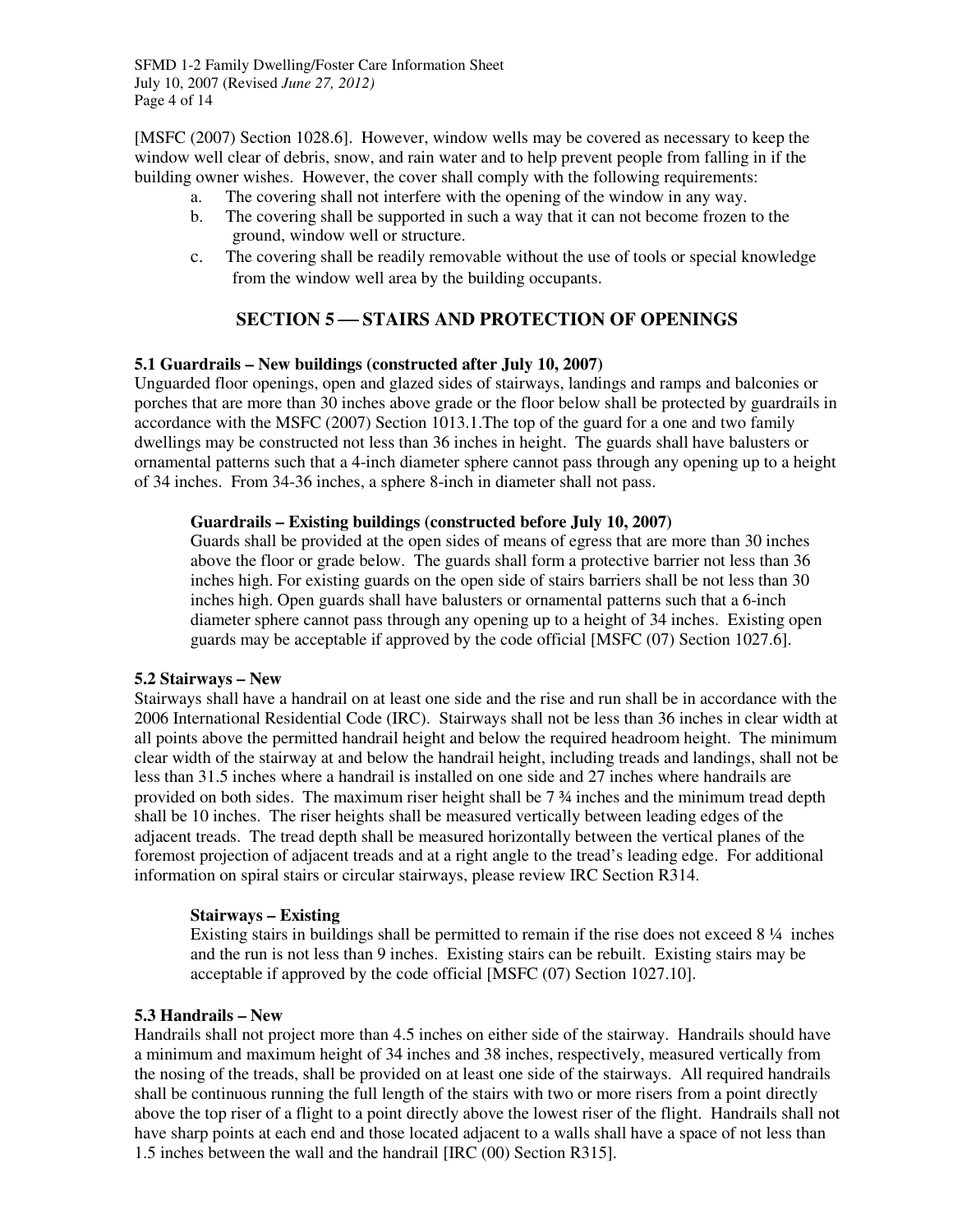SFMD 1-2 Family Dwelling/Foster Care Information Sheet July 10, 2007 (Revised *June 27, 2012)*  Page 5 of 14

#### **Handrails – Existing**

Stairways shall have handrails on at least one side. Handrails shall be located so that all portions of the stairway width required for egress capacity are within 44 inches of a handrail. The height of these handrails measured above stair tread nosings, shall be uniform, not less than 30 inches and not more than 42 inches. [MSFC (2007) Section 1027.13].

#### **5.4 Storage under stairways - New**

Enclosed usable spaces under stairways must be protected on the enclosed side with at least  $\frac{1}{2}$  inch thick gypsum.

## **SECTION 6 — SPECIAL REQUIREMENTS**

#### **6.1 Premises identification**

Approved numbers or addresses shall be placed on all new and existing buildings in such a position as to be plainly visible and legible from the street or road fronting the property. The premises identification numbers shall contrast with their background. In rural areas, the use of fire numbers is acceptable [MSFC (2007) Section 505.1].

#### **6.2 Storage of combustible materials**

Storage shall be orderly [MSFC (2007) Section 315.2].

Fueled equipment (motorcycles, lawnmowers, etc.) shall not be stored, operated or repaired within the residence [MSFC (2007) Section 313.1].

#### **6.3 Combustible Waste Material**

Combustible waste material creating a fire hazard shall not be allowed to accumulate in buildings [MSFC (07) Section 304.1].

## **SECTION 7 FIRE RESISTIVE CONSTRUCTION AND INTERIOR FINISH**

#### **7.1 Occupancy separation**

When a dwelling has an attached garage, a separation wall between the dwelling and garage is required to prevent the spread of smoke and fire from the garage into the home. The separation must extend from floor to ceiling or roof deck and must be constructed in accordance with the following [IRC Section R309]:

• A single layer of  $1/2$ " gypsum wall board applied on the garage side for both new and existing construction. If there is living space above the garage the ceiling must be protected with minimum 5/8" gypsum wall board.

Door openings must meet one of the following requirements:

- solid-wood door at least 1-3/8 inches in thickness, or
- insulated steel door at least 1-3/8 inches in thickness, or
- a labeled door having a fire-protection rating of not less than 20 minutes.

Doors shall be self-closing and self latching from all positions. Only listed and approved self-closing devices shall be used.

#### **7.2 Fire-resistive construction**

Fire-resistive construction, including occupancy separations, area separation walls, exterior walls due to location on property, fire-resistive requirements based on type of construction, draft-stop partitions and roof coverings may be required in some occupancies. When required, they shall be maintained as specified in the MSFC (2007) and MSBC (2007) and shall be properly repaired, restored or replaced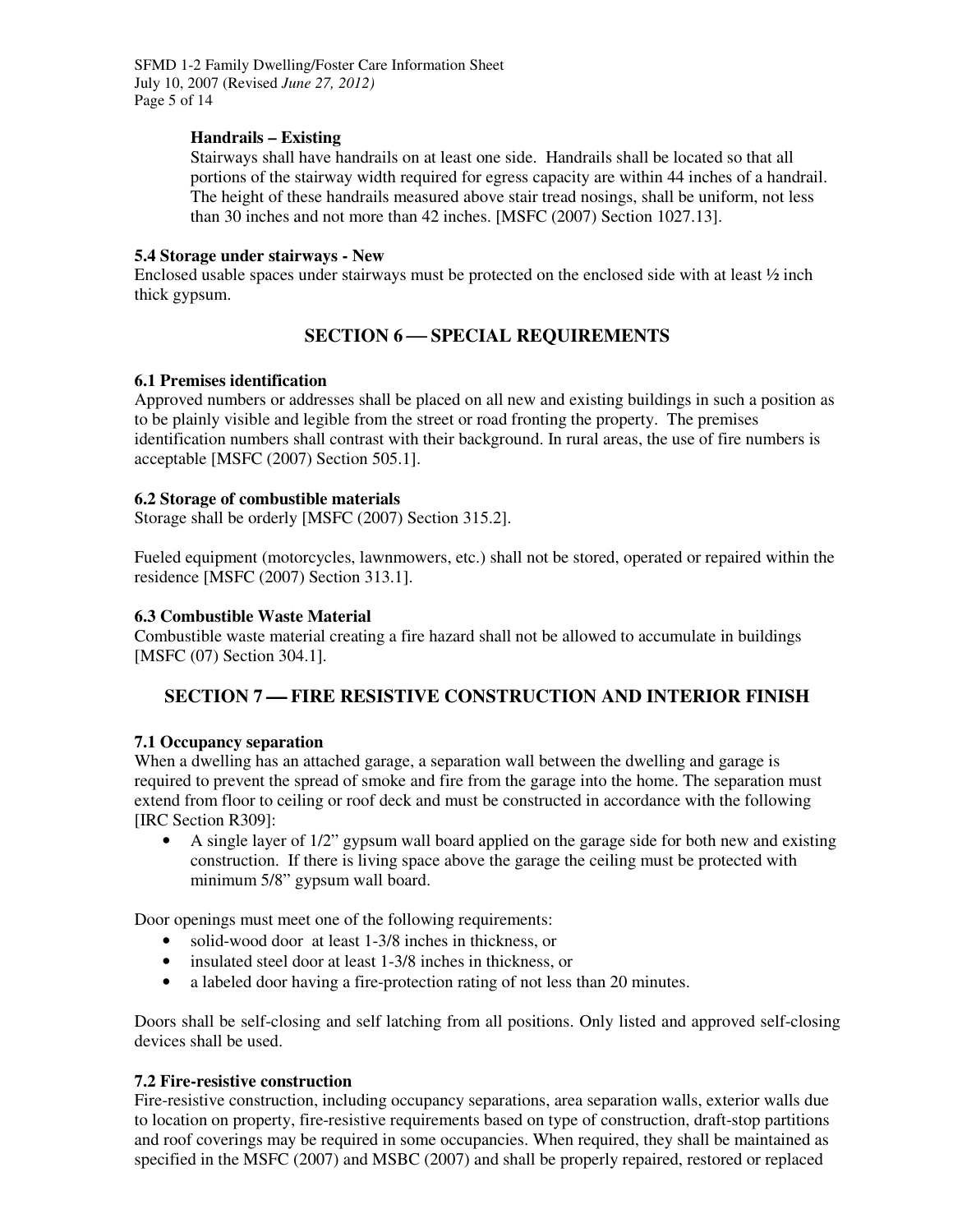SFMD 1-2 Family Dwelling/Foster Care Information Sheet July 10, 2007 (Revised *June 27, 2012)*  Page 6 of 14

when damaged, altered, breached, penetrated, removed or improperly installed [MSFC (2007) Section 703.1]. In general, the only fire-resistive construction in most one and two family dwellings involves the garage separation as described in Section 7.1.

#### **7.3 Interior finish**

Interior finish on walls and ceilings shall be Class A, B, or C (Class I, II, or III) [MSFC (2007) Section 803].

## **SECTION 8 SINGLE AND MULTI-STATION SMOKE ALARMS**

#### **8.1 Smoke Alarms within homes constructed prior to July 10, 2007**

Smoke alarms shall be installed in hallways or areas giving access to each separate sleeping area. Where sleeping rooms are on an upper level only, the alarm shall be placed at the center of the ceiling directly above the stairway. Smoke alarms shall also be installed on each level of the dwelling, and within basements having a stairway which opens into the dwelling unit [MSFC (07) Section 907.2.10]. Existing dwelling units not already provided with single or multiple station smoke alarms shall be provided with approved single or multiple station smoke alarms installed and maintained in accordance with MSFC (07) Section 907.2.10 (Section 8.2 below) meeting requirements for new construction.

For buildings constructed prior to August 1, 1989, alarms may receive their primary power from battery supply. For buildings constructed on or after August 1, 1989, alarms shall be connected to a centralized power source.

#### **8.2 Smoke Alarms within homes constructed on or after July 10, 2007**

A smoke alarm shall be installed in each sleeping room and at a point centrally located in the corridor or area giving access to each separate sleeping area. A smoke alarm shall be installed in each story within a dwelling unit, including basements and cellars, but not including crawl spaces and uninhabitable attics. In dwellings or dwelling units with split levels and without an intervening door between the adjacent levels, a smoke alarm installed on the upper level shall suffice for the adjacent lower level provided that the lower level is less than one full story below the upper level [MSFC (2007) Section 907.2.10.1.2].

Smoke alarms shall receive their primary power from the building wiring when such wiring is served from a commercial source and shall be equipped with a battery backup. Wiring shall be permanent and without a disconnecting switch other than those required for over-current protection [MSFC (2007) Section 907.2.10]. When new bedrooms are created, the detector in the new bedroom shall receive its primary power from the building wiring and shall be equipped with a battery backup.

#### **8.2.1 Interconnection in homes constructed on or after July 10, 2007**

Multiple smoke alarms within the same dwelling unit must be interconnected in such a manner that the activation of one alarm will activate all other alarms throughout the dwelling.

#### **8.3 Installation**

Detector location and spacing shall be as follows, in addition to the manufacturer's instructions [NFPA 72]:

- a. Smoke detectors in rooms with ceiling slopes greater than 1-foot rise per 8 feet horizontally shall be located at the high side of the room.
- b. A smoke detector installed in a stairwell shall be so located as to ensure that smoke rising in the stairwell cannot be prevented from reaching the detector by an intervening door or obstruction.
- c. A smoke detector installed to detect a fire in the basement shall be located in close proximity to the stairway leading to the floor above.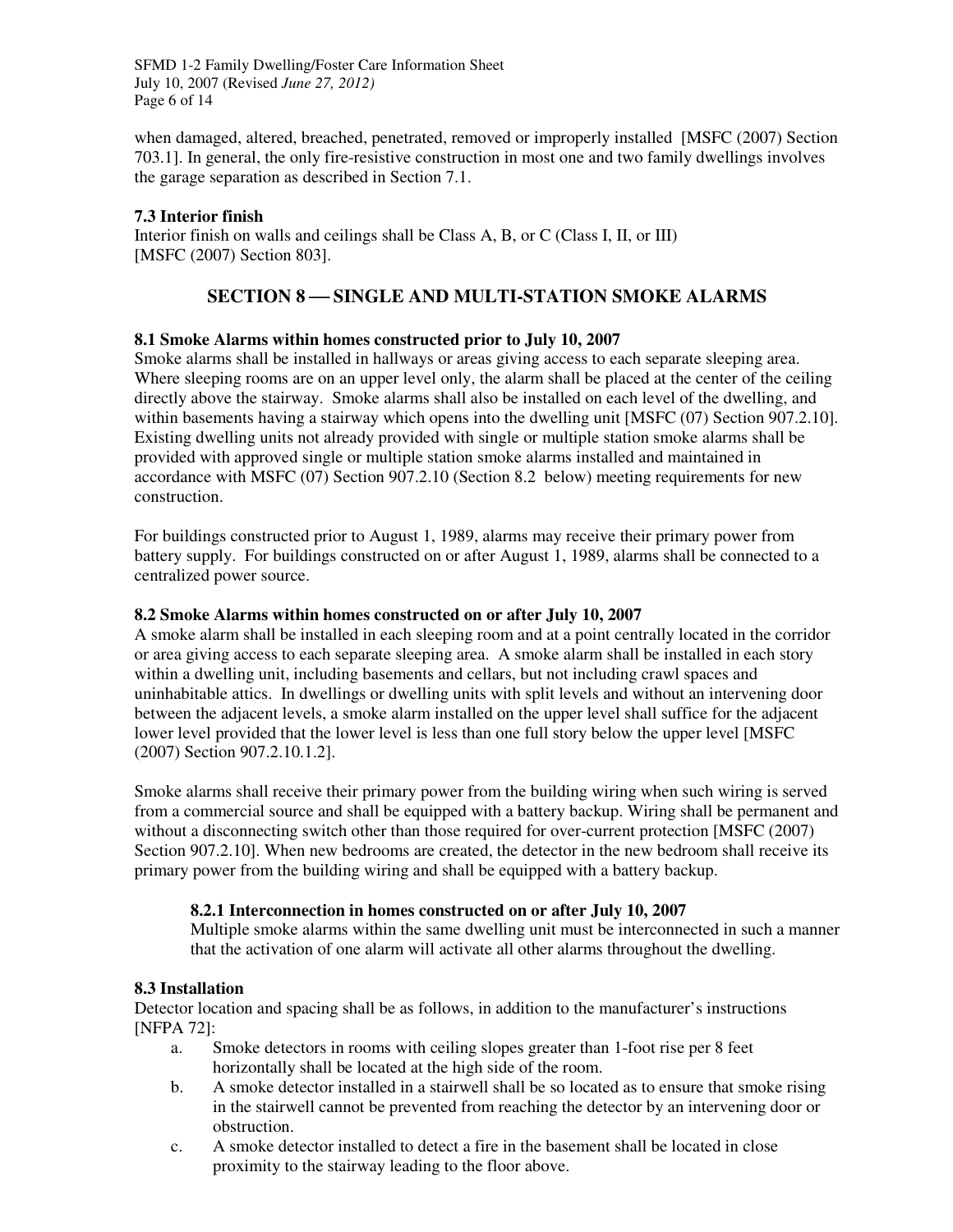SFMD 1-2 Family Dwelling/Foster Care Information Sheet July 10, 2007 (Revised *June 27, 2012)*  Page 7 of 14

- d. Smoke detectors shall be mounted on the ceiling at least 4 inches from a wall or on a wall with the top of the detector not less than 4 inches, or more than 12 inches, below the ceiling.
- e. Smoke detectors shall not be located within kitchens, garages, or in other spaces where temperatures can fall below 32  $\mathrm{^oF}$ , or exceed 100  $\mathrm{^oF}$ .
- f. Smoke detectors shall not be located within 3 feet of supply registers of a forced air heating or cooling system and doors to a kitchen or bathroom with tub or shower.
- g. For peaked ceilings, the smoke detector must be installed within 3 feet of the peak.

UL or FM (Factory Mutual) listed and approved fire-alarm systems both hardwired and wireless are also acceptable. Detectors with a battery shall emit a signal when the battery is low.

#### **8.4 Replacement of Smoke Alarms in One- and Two-Family Dwellings.**

Unless otherwise recommended by the manufacturer, single- and multiple-station smoke alarms installed in one- and two-family dwellings shall be replaced when they fail to respond to operability tests, but shall not remain in service longer than 10 years from the date of manufacture.

## **SECTION 9-HEATING AND ELECTRICAL EQUIPMENT**

#### **9.1 Heating appliances**

Because unvented fuel-fired heating appliances were permitted in residential occupancies by previous editions of the state fire and mechanical codes, existing installations (installed prior to September 20, 2004) are allowed to remain as long as they are in proper working order and are not located in, or take their combustion air from, bedrooms, closets, or bathrooms.

Installations of non-vented fuel fired heaters after September 20, 2004 are prohibited by both the fire and mechanical codes. All fuel-fired heaters must be vented to the exterior

Furnaces, water heaters, and other heating appliances shall be installed in accordance with their listing and the MSBC (07) and the Mechanical Code [MSFC (2007) Section 603]. All heating appliances installed in garages shall be at least 18 inches above the floor in accordance with the MSFC (07) and the Mechanical Code.

#### **9.2 Electrical services**

Electrical hazards shall be corrected according to MSFC (2007) Section 605.1.

Multiplug adapters, such as multiplug extension cords, cube adapters, strip plugs and other devices shall comply with the MSFC (2007) and the Electrical Code [MSFC (2007) Section 605.4].

Receptacles and outlets serviced by extension cord-type wiring are prohibited [MSFC (2007) Section 605.5.1]

Power taps are permitted when polarized or grounded and protected with listed overcurrent protection [MSFC (2007) Section 605.4.1].

Extension cords and flexible cords shall not be used as a substitute for permanent wiring [MSFC (2007) Section 605.5].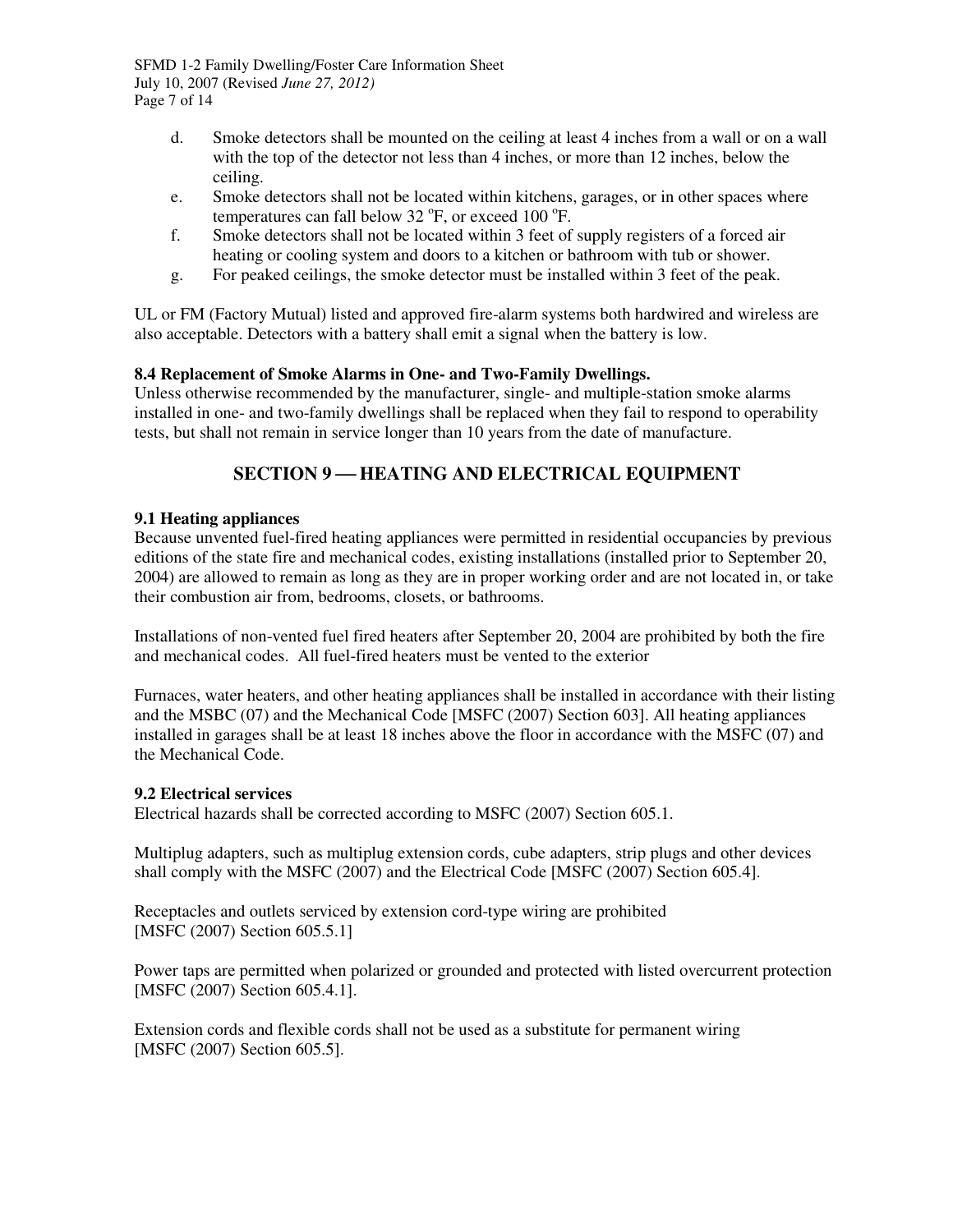## **SECTION 10 – FIRE EXTINGUISHERS**

#### **10.1 Fire Extinguishers**

R-3 occupancies used as child or adult foster care, adult family services and residential hospices shall be provided with fire extinguishers with a minimum 2A:10BC rating.

## **SECTION 11 – SPECIAL PROVISIONS FOR MANUFACTURED (MOBILE) HOMES**

#### **11.1 General information**

*This information applies only to manufactured (mobile) homes with fixed running gear.*  Factory built homes that are set on a foundation and do not have fixed running gear shall meet the requirements of the MSFC and MSBC applicable at the time of construction for one and two family dwellings. See the State Fire Marshal Division (SFMD) fact sheet INS-FACT -01 titled, *One and two family dwellings* for these types of buildings that fall under the State Building Code requirements.

Federal standards §3280.105, §3280.106 and §3280.404 cover emergency escapes (second means of egress) for these homes. This section outlines the requirements, although the actual standards should be referenced for full details.

#### **11.2 Number and location of exterior exits**

- a. Manufactured homes shall have a minimum of two exterior doors located remote from each other.
- b. Required egress doors shall not be located in rooms where a lockable interior door must be used in order to exit
- c. In order for exit doors to be considered remote from each other, they must comply with all of the following (i. through iv.):
	- i. Both of the required doors must not be in the same room or in a group of rooms which are not defined by fixed walls
	- ii. Single wide units. Doors may not be less than 12 feet center to center from each other as measured in any straight line direction regardless of the length of path of travel between doors.
	- iii. Double wide units. Doors may not be less than 20 feet center to center from each other as measured in any straight line direction regardless of the length of path of travel between doors.
	- iv. One of the required exit doors must be accessible from the doorway of each bedroom without traveling more than 35 feet.
- d. All exterior swinging doors shall provide a minimum 28 inch wide by 74 inch high clear opening. All exterior sliding glass doors shall provide a minimum 28 inch by 72 inch high clear opening.

#### **11.3 Escape windows within manufactured (mobile) homes**

Every room designed expressly for sleeping purposes within manufactured (mobile) homes, unless it has an exit door, shall have at least one escape window. The escape window shall comply with Section 3 of this document.

#### **11.4 Access to doors and windows**

Exit doors from individual dwelling units may be provided with a night latch, dead bolt or security chain provided that such devices are openable from the inside without the use of a key or tool and mounted at a height not to exceed 48 inches above the finished floor.

All locking devices shall be of an approved type.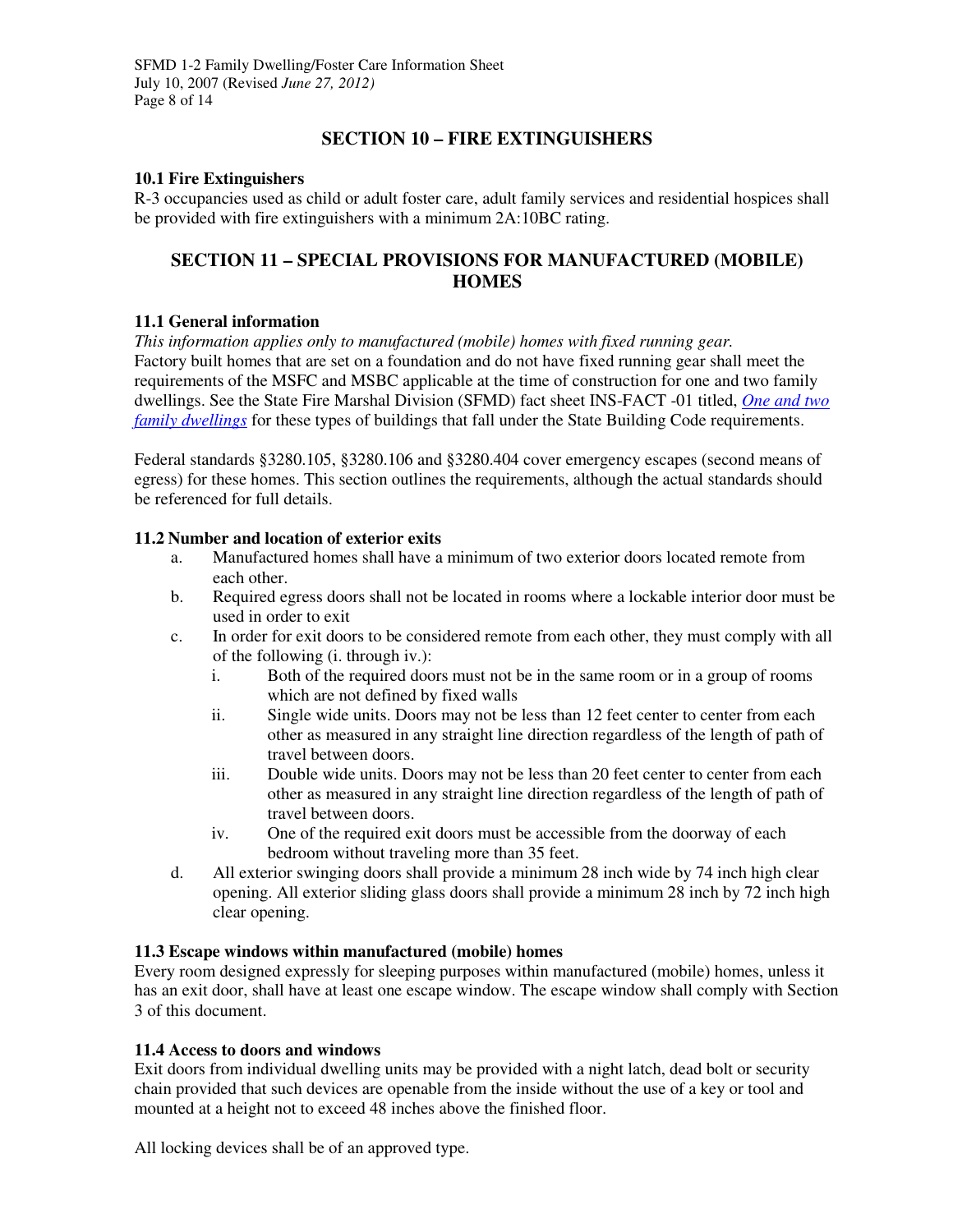SFMD 1-2 Family Dwelling/Foster Care Information Sheet July 10, 2007 (Revised *June 27, 2012)*  Page 9 of 14

#### **11.5 Obstructions**

Emergency escape or rescue windows, doors or window wells shall be maintained free of any obstruction, including bars, grates or similar devices that would impair egress [MSFC (07) Section 1028.6].

### **SECTION 12 – DETECTION SYSTEMS IN MANUFACTURED (MOBILE) HOMES**

At least one smoke detector (which may be a single station alarm device) shall be installed in the manufactured home in the location(s) specified below [MSFC (07) Section 907.2.10].

#### **12.1 Housing and Urban Development Code of Federal Regulations (CFR) Revised Smoke Alarm Requirements for Manufactured Homes (Effective September 16, 2002)**

HUD CFR 3280, 'Manufactured Home Construction and Safety Standards', are the standards that manufactured homes are constructed to in the United States.

Effective September 16, 2002, the Department of Housing and Urban Development (HUD) revised their smoke detector requirements within manufactured homes. When a mobile home is installed in a municipality's jurisdiction and show a date of manufacture of 9/16/02 or newer on the data plate the home must comply with the amended smoke alarm requirements. Data plates are required on all HUD homes as per CFR 3280.5 and must indicate the date of manufacture on the data plate.

#### **12.1.1 New manufactured (mobile) homes**

The changes to the HUD smoke alarm rules are as follows:

- Section 3280.208 (b)(1)(i), requires at least one smoke alarm to protect the living and kitchen areas, whether the areas are separate or combined. If a smoke alarm is installed within 20 feet of a cooking appliance, the rule requires either the smoke alarm include a temporary silencing feature (hush button) or that the smoke alarm be of a photo-electric type. Whenever possible, the alarm should be located in the living area remote from the kitchen and cooking appliance
- Section 3280.208 (b) $(1)(ii)$ , manufacturers are to install a smoke alarm in each room "designed for sleeping".
- Section  $3280.208$  (b)(1)(iii), permits, exclusive of basements, the required stairway smoke alarms in multistory homes to be installed on the ceiling near the top of the stairway, or above the stairway, for field installation and interconnection of the required smoke alarms.
- Section 3280.208 (b)(2), requires each manufacturer to provide, but not necessarily to install, a smoke alarm for every home designed to be placed over a basement. The manufacturer must install an electrical junction box that accommodates the installation and interconnection of the basement smoke alarm. The instructions and information provided by the manufacturer for the installer and homeowner must make it clear that the smoke alarm is to be installed on the basement ceiling near the stairway.
- Section 3280.208 (c)(1,2,3), permits manufacturers to mount smoke alarms on ceilings, except in rooms with peaked sloping or shed sloping ceilings of more than 1.5/12, smoke alarms must be mounted on the ceiling within 3 feet, measured horizontally, of the high side of the ceiling, and not closer than 4 inches from any adjoining wall surface and from any projecting structural element.
- Section 3280.208 (d)(1)( $i\ⅈ$ ), requires each smoke alarm to be powered by the home's electrical system and be provided with a battery back-up, or, alternatively, to be powered by a battery with a 10-year life.
- Section 3280.208 (d)(2), clarifies that more than one smoke alarm may be placed on the same electrical circuit.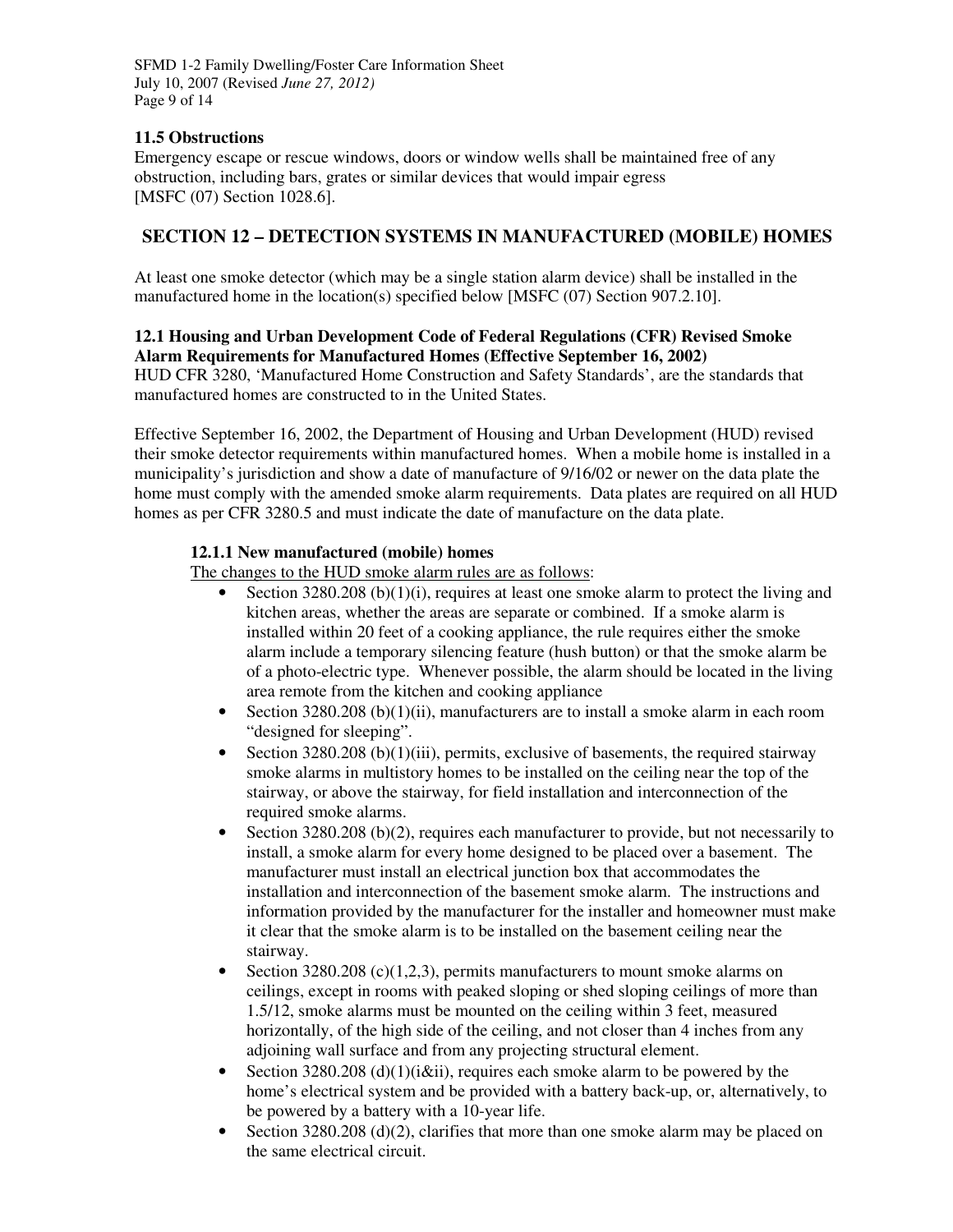• Section 3280.208 (d)(3), requires that mandated smoke alarms be interconnected so that operation of any one alarm activates all other required alarms in the manufactured home.

#### **12.1.2 Smoke detector location (For mobile homes constructed prior to September 16, 2002)**

- a. A smoke detector shall be installed on any wall in the hallway or space communicating with each bedroom area between the living area and the first bedroom door unless a door(s) separates the living area from that bedroom area, in which case the detector(s) shall be installed on the living area side as close to the door(s) as practicable. Homes having bedroom areas separated by any one or combination of the common-use areas such as kitchen, dining room, living room, or family room (but not a bathroom or utility room) shall have at least one detector protecting each bedroom area.
- b. When located in hallways, the detector shall be between the return air intake and the living area.
- c. A smoke detector shall not be placed in a location that impairs its effectiveness.
- d. Smoke detectors shall be listed and approved for their use and location.

#### **12.1.3 Power supply**

The required detector(s) shall be attached to an electrical box and the detector connected by a permanent wiring method into a general electrical circuit. There shall be no switches in the circuit to the detector between the over current protection device protecting the branch circuit and the detector. Smoke detector(s) shall not be placed on the same branch circuit or any circuit protected by a ground fault circuit interrupter.

#### **12.1.4 Installation**

Each smoke detector shall be installed in accordance with its listing. The top of the detector shall be located on a wall 4 inches to 12 inches, or a distance permitted by the listing, below the ceiling. However, when a detector is mounted on an interior wall below a sloping ceiling, it shall be located 4 inches to 12 inches below the intersection of the connecting exterior wall and the sloping ceiling (cathedral ceiling). When basements are installed under these homes, the basement shall meet the applicable requirements of the MSFC (07) and MSBC (07) based on the date of construction. When manufactured (mobile) homes are set on basements (running gear removed or remaining), the manufactured (mobile) home shall have exiting (doors, windows etc.) installed according to the Federal ANSI or HUD standard under which it was built.

#### **SECTION 13 – EMERGENCY EVACUATION PLANNING FOR PEOPLE WITH DISABILITIES**

#### **13.1 Emergency evacuation for people with disabilities**

The National Fire Protection Association (NFPA) has developed a guide for emergency evacuation and planning for people with disabilities. Although not a requirement within the MSFC, this document contains helpful information for homeowners on how to address this complicated evacuation issue. It provides information on the five general categories of disabilities/ impairments: mobility, visual, hearing, speech, and cognitive. It also outlines the four elements of evacuation information that occupants need: notification, assistance, way of finding the exits and use of the exit way. The guide features a checklist that building services managers and people with disabilities can use to design a personalized evacuation plan. The annexes give government resources and text based on the relevant code requirements and ADA criteria. This document can be viewed by following the attached link to the NFPA web site:

http://www.nfpa.org/categoryList.asp?categoryID=824&cookie%5Ftest=1.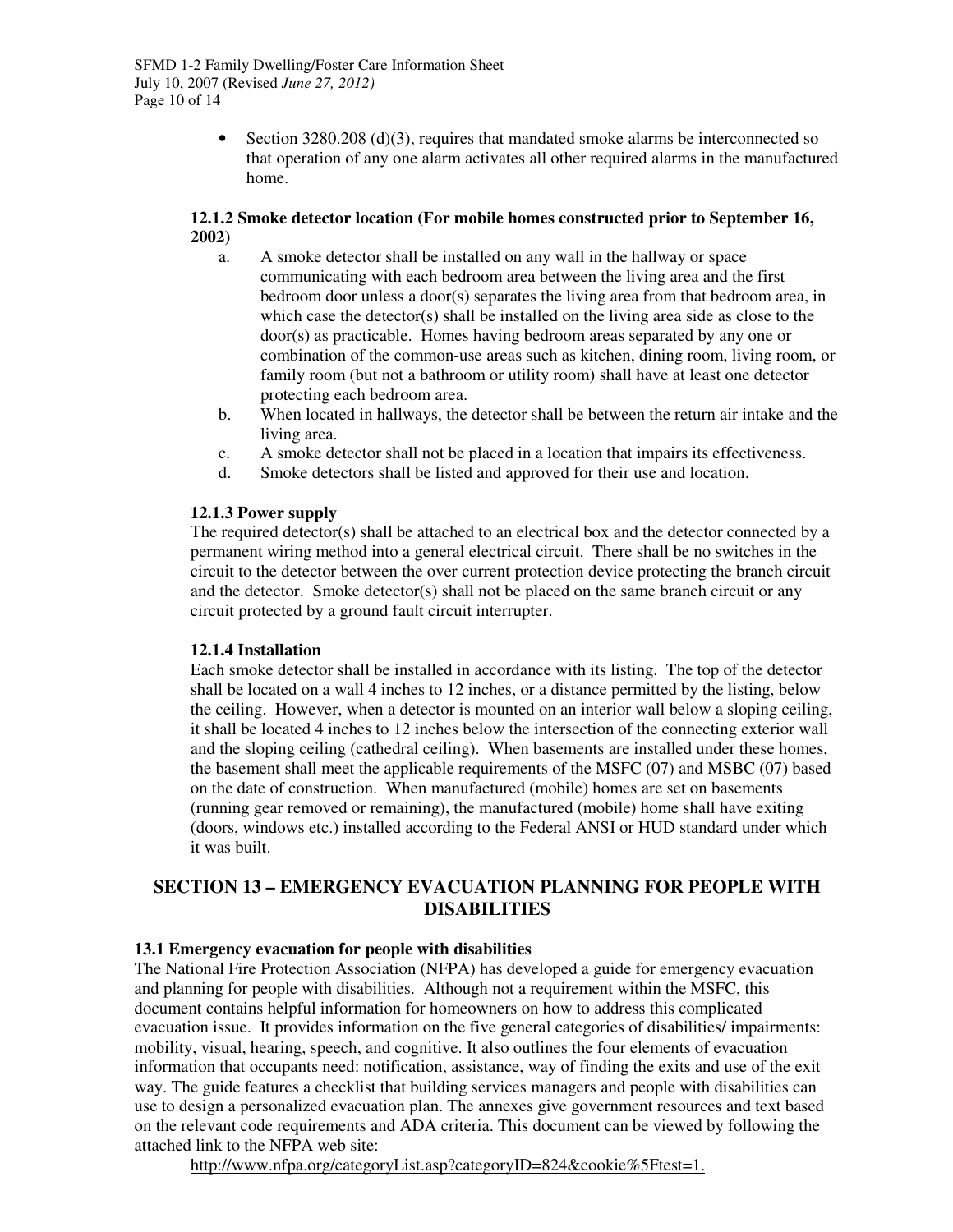# Escape Window Worksheet for Windows Installed Before July 10, 2007

## **1) Check Window Height and Width**

| Is the clear openable height,                                                                           | at least 20inches?                  |                               | Yes | $\mathbf{N}\mathbf{o}$             |  |  |
|---------------------------------------------------------------------------------------------------------|-------------------------------------|-------------------------------|-----|------------------------------------|--|--|
| Is the clear openable width,                                                                            | at least 20 inches?                 |                               | Yes | $\underline{\mathbf{N}\mathbf{0}}$ |  |  |
| 2) Check Window Opening Area (fill in the three blanks)                                                 |                                     |                               |     |                                    |  |  |
|                                                                                                         | V                                   |                               |     |                                    |  |  |
| Openable height (inches)                                                                                | Openable width (inches)             | Openable area (square inches) |     |                                    |  |  |
| Is the clear openable area,                                                                             | at least 648 square inches?         |                               | Yes | $\underline{\mathbf{N}\mathbf{o}}$ |  |  |
| 3) Check the distance from the floor to the bottom of opening                                           |                                     |                               |     |                                    |  |  |
| Is the distance,<br>(bottom of opening) 48 inches or less?                                              | from the floor to the finished sill |                               | Yes | N <sub>0</sub>                     |  |  |
| If you apowered yet all questions then the window should comply with the 2002 Minnesota State Eiro Code |                                     |                               |     |                                    |  |  |

*Revised June 27, 2012* For assistance: Minnesota State Fire Marshal Division (651) 201-7200; TTY: (651) 282-6555; firecode@state.mn.us If you answered yes to all questions then the window should comply with the 2003 Minnesota State Fire Code.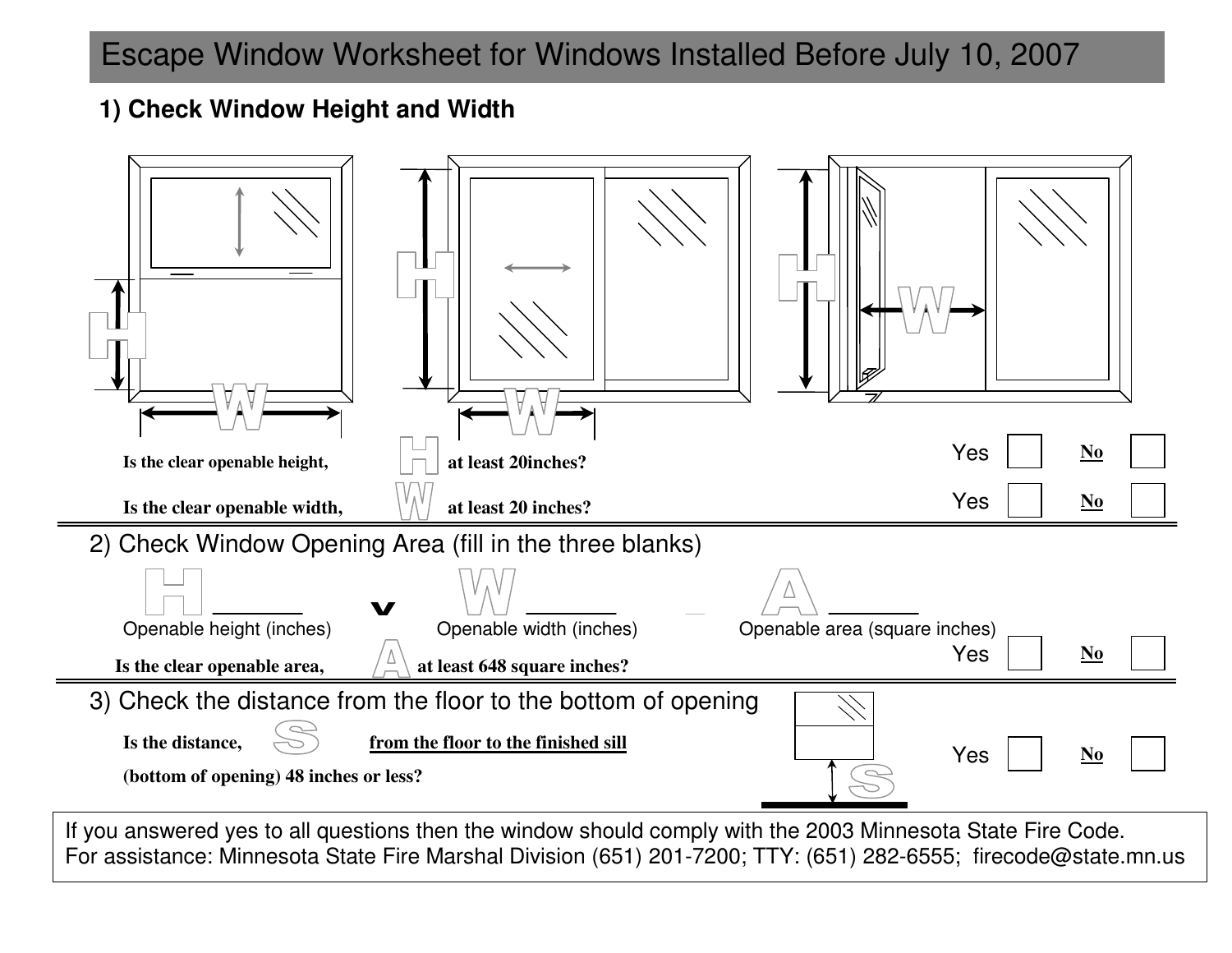## **1) Check Window Height and Width**

| Is the clear openable height,                                 | at least 24 inches?                 |                               | Yes<br>$\underline{\mathbf{N}\mathbf{0}}$ |  |  |
|---------------------------------------------------------------|-------------------------------------|-------------------------------|-------------------------------------------|--|--|
| Is the clear openable width,                                  | at least 20 inches?                 |                               | Yes<br>$\mathbf{N}\mathbf{o}$             |  |  |
| 2) Check Window Opening Area (fill in the three blanks)       |                                     |                               |                                           |  |  |
|                                                               | V                                   |                               |                                           |  |  |
| Openable height (inches)                                      | Openable width (inches)             | Openable area (square inches) |                                           |  |  |
| Is the clear openable area,                                   | at least 720 square inches?         |                               | Yes<br>$\underline{\mathbf{N}}$           |  |  |
| 3) Check the distance from the floor to the bottom of opening |                                     |                               |                                           |  |  |
| Is the distance,<br>(bottom of opening) 44 inches or less?    | from the floor to the finished sill |                               | Yes<br>N <sub>0</sub>                     |  |  |
|                                                               |                                     |                               |                                           |  |  |

*Revised June 27, 2012* If you answered yes to all questions then the window should comply with the 2003 Minnesota State Fire Code. For assistance: Minnesota State Fire Marshal Division (651) 201-7200; TTY: (651) 282-6555; firecode@state.mn.us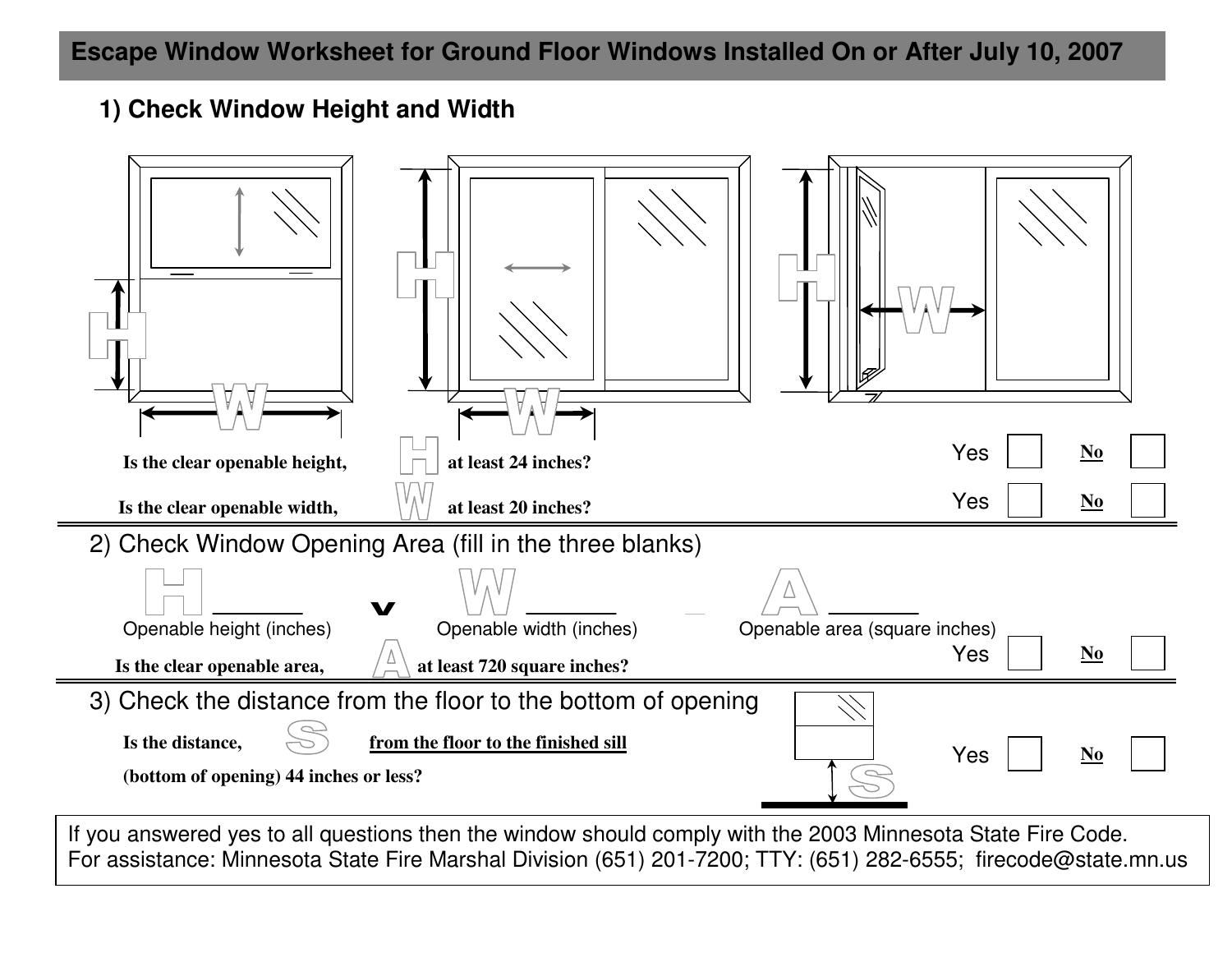## **1) Check Window Height and Width**

| Is the clear openable height,                                 | at least 24 inches?                 |                               | Yes<br>$\underline{\mathbf{N}\mathbf{o}}$ |  |  |
|---------------------------------------------------------------|-------------------------------------|-------------------------------|-------------------------------------------|--|--|
| Is the clear openable width,                                  | at least 20 inches?                 |                               | Yes<br>$\mathbf{N}\mathbf{o}$             |  |  |
| 2) Check Window Opening Area (fill in the three blanks)       |                                     |                               |                                           |  |  |
|                                                               |                                     |                               |                                           |  |  |
| Openable height (inches)                                      | Openable width (inches)             | Openable area (square inches) |                                           |  |  |
| Is the clear openable area,                                   | at least 820 square inches?         |                               | $\underline{\mathbf{N}\mathbf{0}}$<br>Yes |  |  |
| 3) Check the distance from the floor to the bottom of opening |                                     |                               |                                           |  |  |
| Is the distance,<br>(bottom of opening) 44 inches or less?    | from the floor to the finished sill |                               | Yes<br>N <sub>0</sub>                     |  |  |
|                                                               |                                     |                               |                                           |  |  |

*Revised June 27, 2012* If you answered yes to all questions then the window should comply with the 2003 Minnesota State Fire Code. For assistance: Minnesota State Fire Marshal Division (651) 201-7200; TTY: (651) 282-6555; firecode@state.mn.us